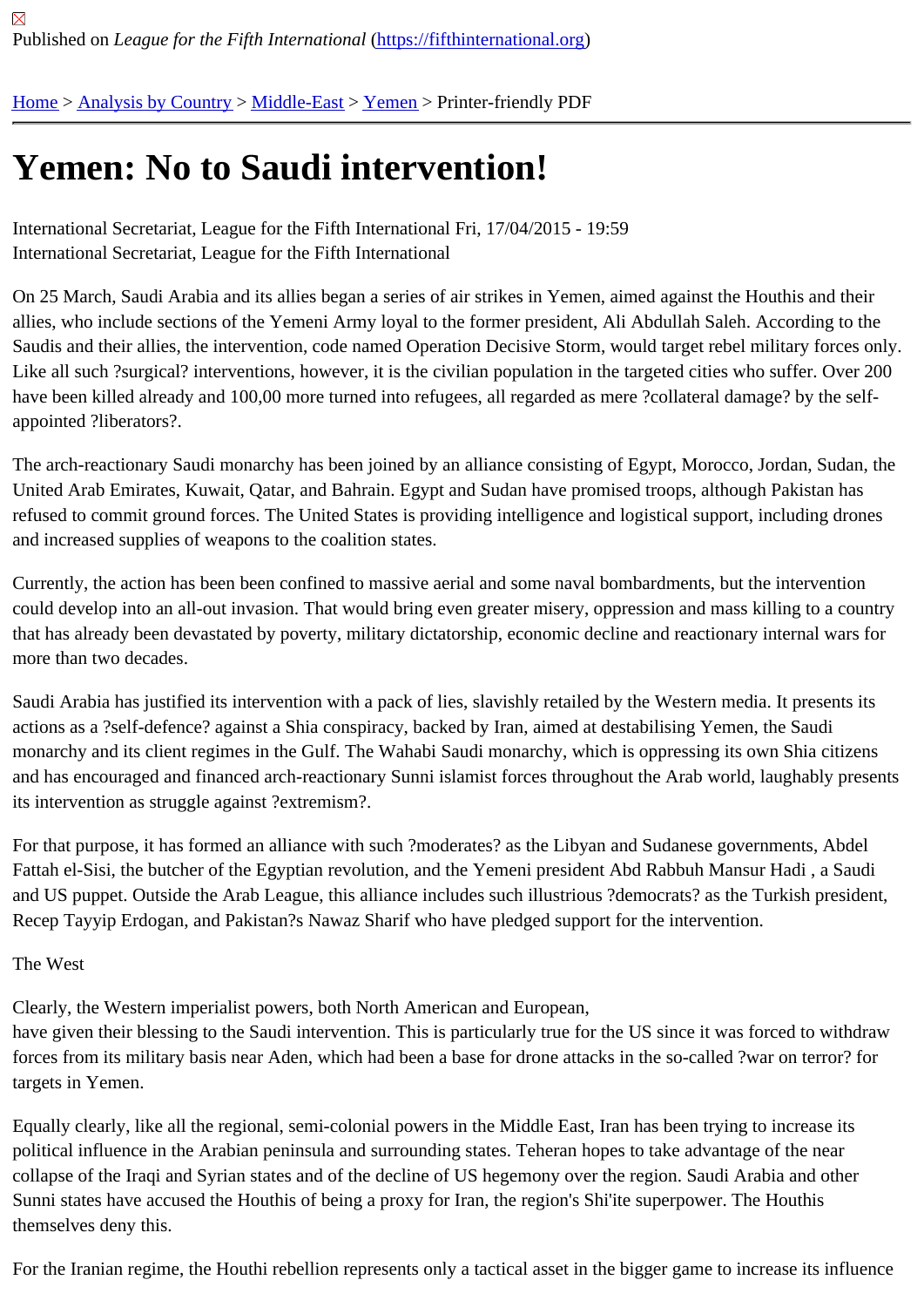in Iraq in particular. The objective of this is an agreement with the US and the Western European powers which would end the decades long economic blockade and other sanctions. It is unlikely that Teheran ever intended (nor does it really have the means) to intervene militarily or to establish a pro-Iranian regime in Yemen. The aim was probably ?only? to ensure a certain say in the country?s affairs.

After the ousting of the dictator Saleh by the Yemeni version of Arab Spring, the new president, Hadi, rapidly failed to meet any of the democratic and social demands of the revolution. Indeed, he tried to concentrate even more of the country's wealth, and the power of the state, into his own hands and those of a small section of the elite.

The Houthis are an Islamist insurgency from northwestern Yemen's Saada province whose origins lie in the Shabab al-Mumanin (the Believing Youth), a group that became active in the early 1990s. They belong to the Zaydi branch of Shia Islam, which had dominated Yemen for centuries but was sidelined after a civil war in the 1960s and repressed by the Yemeni government.

After the U.S.-led invasion of Iraq in 2003, Hussein al-Houthi, one of the leaders of the Believing Youth, launched anti-American protests and became a fierce critic of President Ali Abdullah Saleh. He was killed in a clash with government forces but the insurgency continued with the movement renamed after him, led by a relative, the 33-year-old Abdulmalik al-Houthi.

## Yemeni Spring

In the Arab Spring in 2011, the Houthis took part in the ousting of Saleh and in the the National Dialogue Conference (NDC) after he was forced from power. When Hadi became president, in 2012, after a U.N.-brokered peace deal, the new regime faced not only the Houthis and a growing threat from al-Qaeda in the Arabian Peninsula, but also the open disloyalty of many of Saleh's military officers.

Hadi soon had to rely almost totally on the Saudis and the Americans. The International Monetary Fund offered Yemen a \$560m loan, conditional on cuts in the food and fuel subsidies that only just keep the impoverished population afloat. In July and August 2014, he imposed sweeping cuts in oil subsidies, which hit the poorest hardest. This produced mass demonstrations and began the unravelling of the ?peace process?.

Emboldened by the crisis, the Houthis renewed their offensive. In September 2014, they entered Saana, the capital and ousted the government. They then kept Hadi under house arrest for weeks until eventually he fled the capital and, after a brief attempt to rally forces in the south, fled to Saudi.

Whilst Yemen has certainly long been riven with huge social conflicts, inter-sectarian conflict was rare until the civil war, thanks to its outside backers, increasingly took the form of a reactionary sectarian struggle. The Houthi, despite participating in the the ousting of Saleh, were excluded from any power-sharing by Hadi. They then formed an alliance with sections of the army and high command loyal to the former dictator, Saleh. Saleh probably wants to use this alliance to install his own son in office.

The war waged by the the Houthi ?rebels? and Saleh, whilst targeted against a reactionary presidency, did not represent a progressive cause, or a continuation of the Yemeni Spring. Any restoration of Saleh, or his son, in alliance with the Houthi leadership would be yet another version of the counterrevolution that has crushed the democratic hopes of 2012, something from which the working class, the youth and peasantry have nothing to gain.

Saudi Arabia has used Hadi?s overthrow and flight as a pretext to justify a military intervention. It prefers a puppet regime to any coalition that would have to balance between, and make concessions to, the other forces inYemeni society

Saudi has managed to get the Arab League to agree to a 40,000 strong rapid deployment force under Saudi command to intervene against ?extremism?. This is part of the Saudi objective to assert itself as a leading force in the region, something Egypt, Turkey and Iran are also all trying to do.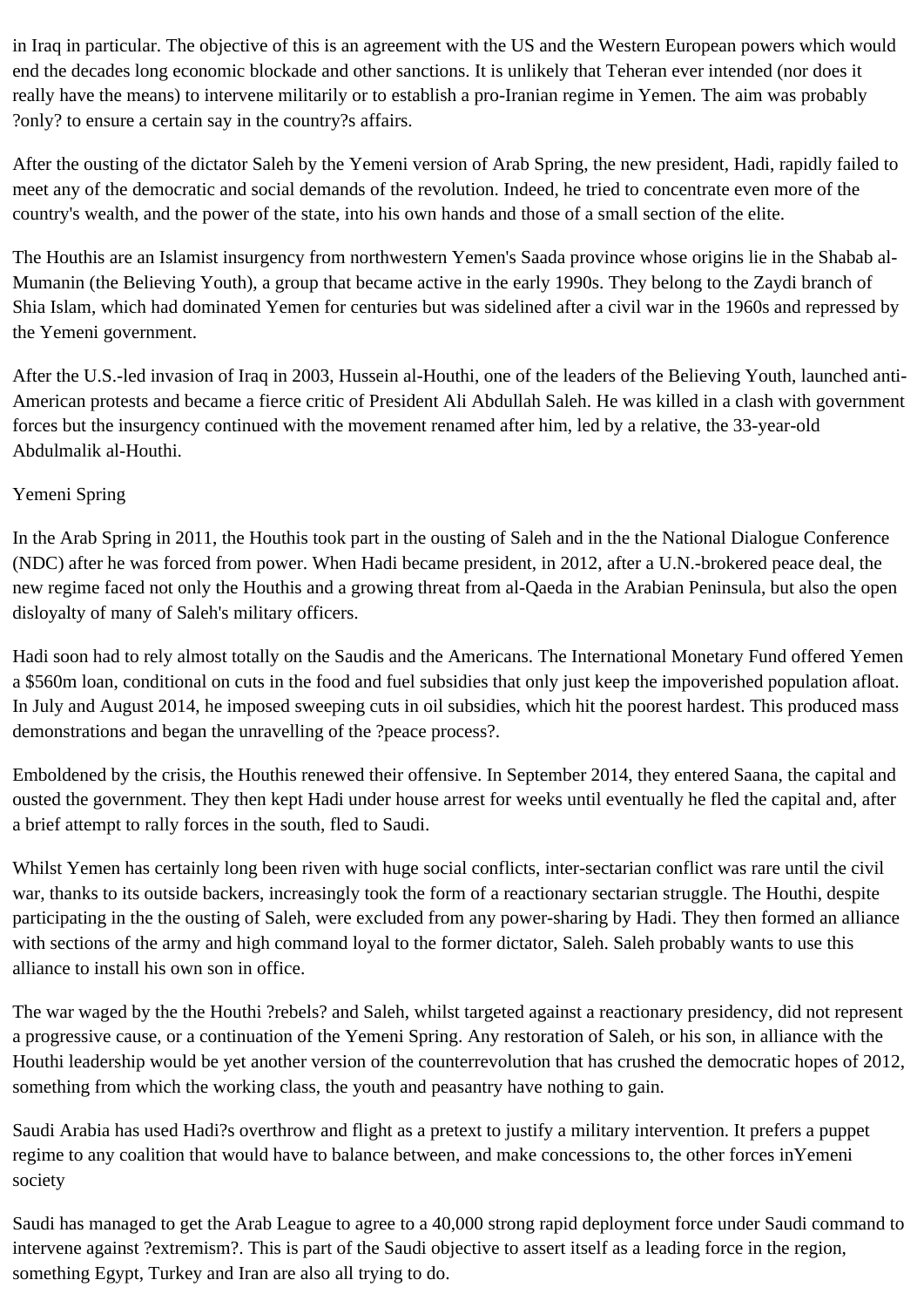The western imperialist powers have clearly given official backing for the intervention. The US itself has a long record of military action in Yemen and has military bases in the country. However, it is unlikely that it was the US that took the initiative for the intervention but rather that it found it necessary to back the Saudi regime, with whom relations have been strained recently because of the attempted deal with Iran over its nuclear programme.

#### Disorder

This reflects a key feature of the current period and of the general political situation in the Middle East. The collapse of the ?old order? in the region, the weakening of US hegemony, the rise of imperialist rivalries and the ?disorder? following the Arab revolutions, encouraged the stronger semi-colonial powers to try to take advantage of the current instability.

The Obama administration (in contrast to the hawks of the Republican Party and the pro-Israel lobby) and, even more, the European imperialist powers, are seeking a realignment with Iran. They hope this will stabilise Iraq and, in the process, contain Iranian influence. Moreover, they need to prevent Iran being driven further into an alliance with China and Russia. On the other hand, this is clearly a scenario that threatens Saudi (and Israeli) interests.

Obviously, this does not alter the arch-reactionary character of the Saudi-led intervention. However, it clearly points to a situation in which reactionary internal wars and all other ?internal? conflicts can easily encourage foreign intervention. This carries the danger that they become proxy wars between regional powers and/or different imperialisms, with the real possibility of going beyond the region.

Revolutionaries, workers and youth world-wide should condemn the intervention of Saudi Arabia, its allies and its open support by the US and other Western imperialisms. Whilst they should continue to oppose a seizure of power by Houthi and Saleh-loyal forces, the Yemeni working class, peasants and youth need to defend themselves against the air-strikes from Saudi Arabia and its allies, let alone a full scale invasion. In such resistance, a military bloc with the Houthis would be justified.

The only consistently progressive outcome would be the revival of the social and democratic demands and forces of the Yemeni Spring, including the call for a non-sectarian, secular, constituent assembly. This would have to address the issue of the terrible poverty of the country and the social needs of the urban and rural poor, the women and the youth.

In all the countries backing the Saudi intervention, we demand an end to all support for the Hadi regime and the bombing campaign. We fight for the withdrawal from the region of all imperialist troops, ships, aircraft and the closure of all their military and naval bases.

## Mobilisation

In order to bring this about, a mass movement of working class, youth, the peasants and the poor is needed, in particular in all the countries supporting the intervention. It is clear that the Saudi monarchy or the US imperialists, or any other backer of the intervention, cannot be stopped by lame peace resolutions in the UN.

They can only be stopped by mass mobilisations and struggles that force them to withdraw their troops or cease backing a reactionary intervention. Such a movement must be built in the workplaces, the universities, the popular districts, in town and countryside, calling on all working class and democratic forces to support it.

Whilst mobilisations against the military intervention in Yemen will be the immediate issue, an alliance against the interventions by all the imperialist powers in the region and against the reactionary regimes, needs to be built. This must be a movement independent of all these imperialist and bourgeois forces and its goal must be to rebuild and regroup the forces of the Arab Spring who now face a counter-revolutionary offensive in almost every country.

In Yemen, in particular, this means that opposition to the Saudi intervention needs to be combined with strict political independence from both the warring factions of the civil war and their leaderships. Indeed, the lack of any form of